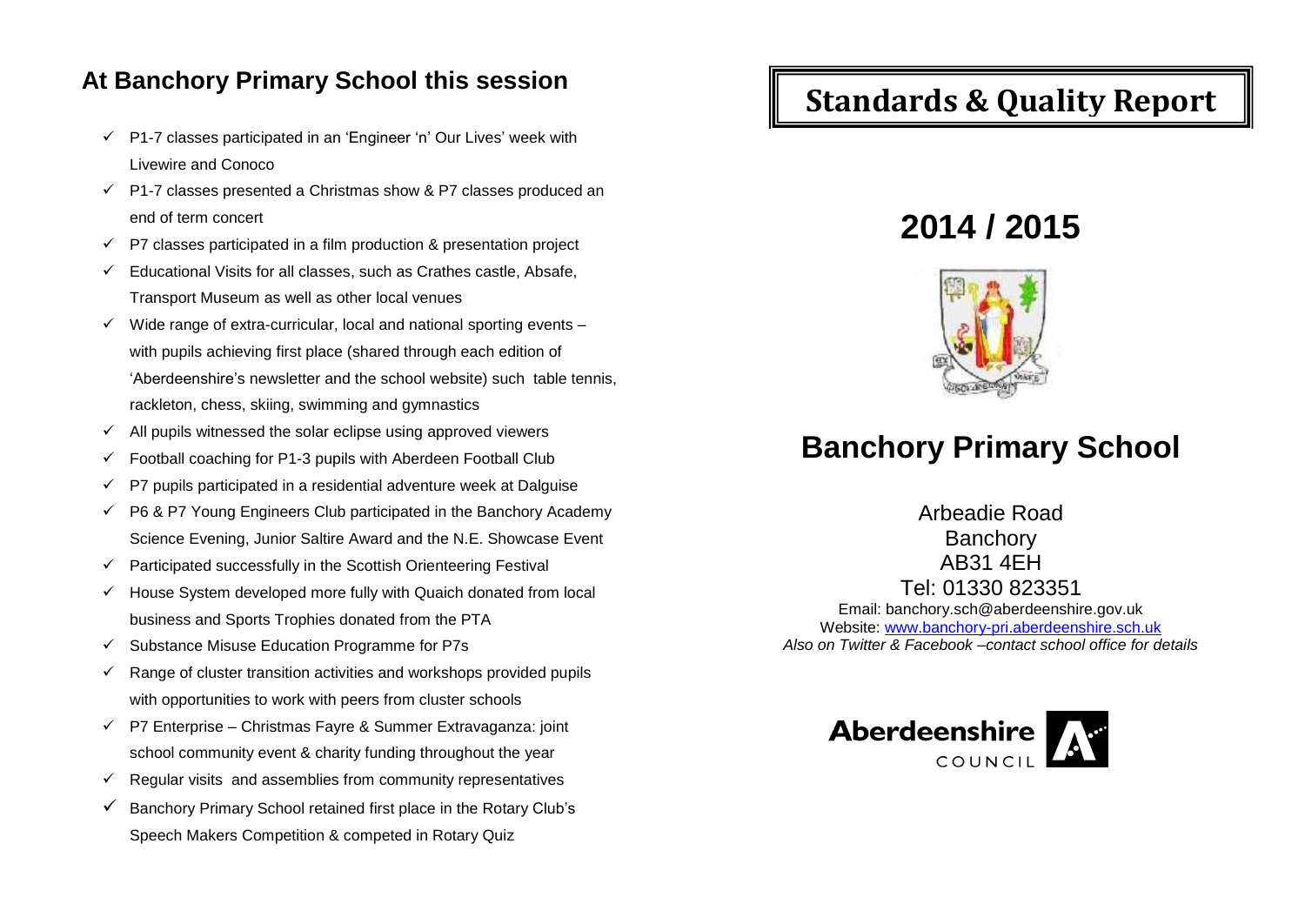#### **Banchory Primary School in Context**

### **'Learning Together, Growing Together – Expect the Best'**

As a Rights Respecting School, the following school values are at the heart of all we do:

#### **Honesty – Respect – Responsibility – Integrity**

- $\triangleright$  At Banchory Primary School and Nursery we aim to be a centre of inclusive and effective teaching and learning to promote the highest achievement of all learners.
- $\triangleright$  We believe that all learners are entitles to a wide and empowering range of knowledge, skills and values.
- $\triangleright$  We seek to develop the full potential of each child and to encourage parents and carers to be involved in their child's learning and the life of the school.
- $\triangleright$  We develop a sense of identity and pride in our school by promoting equality and fairness for all.

Banchory Primary School & Nursery is an Enhanced Provision Centre currently with 445 pupils across 17 classes and an 80 capacity Nursery. The school has a Life Skills room and a Sensory Room. Visiting specialists this year include teachers of Art, French, Music, PE and Science with instrumental tuition in woodwind, guitar, cello, violin and guitar. Other musical opportunities are available in the form of choirs, a music club and a band. There are a wide variety of lunchtime and after school clubs organized with Active Schools and volunteers. The pupils transfer to Banchory Academy for their secondary education. Banchory Academy is set on the same campus as the Primary school. We have active and supportive parent bodies with both a PTA and a Parent Council.

| <b>Key Development</b>           | <b>Progress</b>                      |
|----------------------------------|--------------------------------------|
| BPS selected to provide Enhanced | Work continues on the                |
| Provision for the Banchory CSN   | refurbishment of the school in line  |
|                                  | with Enhanced Provision Plan.        |
| Re-zoning                        | Will be an increased capacity to 550 |
| Nursery                          | Two year olds, extended &            |
|                                  | enhanced provision.                  |

### **Summary of Improvement Plan priorities for 2015 - 2016**

The raising of attainment and achievement for all learners by further securing the curriculum, with a specific focus on:

- **Literacy**
- **Numeracy**
- **Health & Wellbeing**

Improve the efficacy of systems:

- **Curriculum Rationale**
- **Tracking & Monitoring Procedures**
- **Frameworks, Progressions & SALs**

Develop as an **Enhanced Provision Centre**:

- $\checkmark$  Enhanced Provision Guidance
	- o *Girfec*
	- o *Additional Support Needs*
	- o *Life Skills Room, Sensory Room & Universal Support.*
	- o *Self-Evaluation*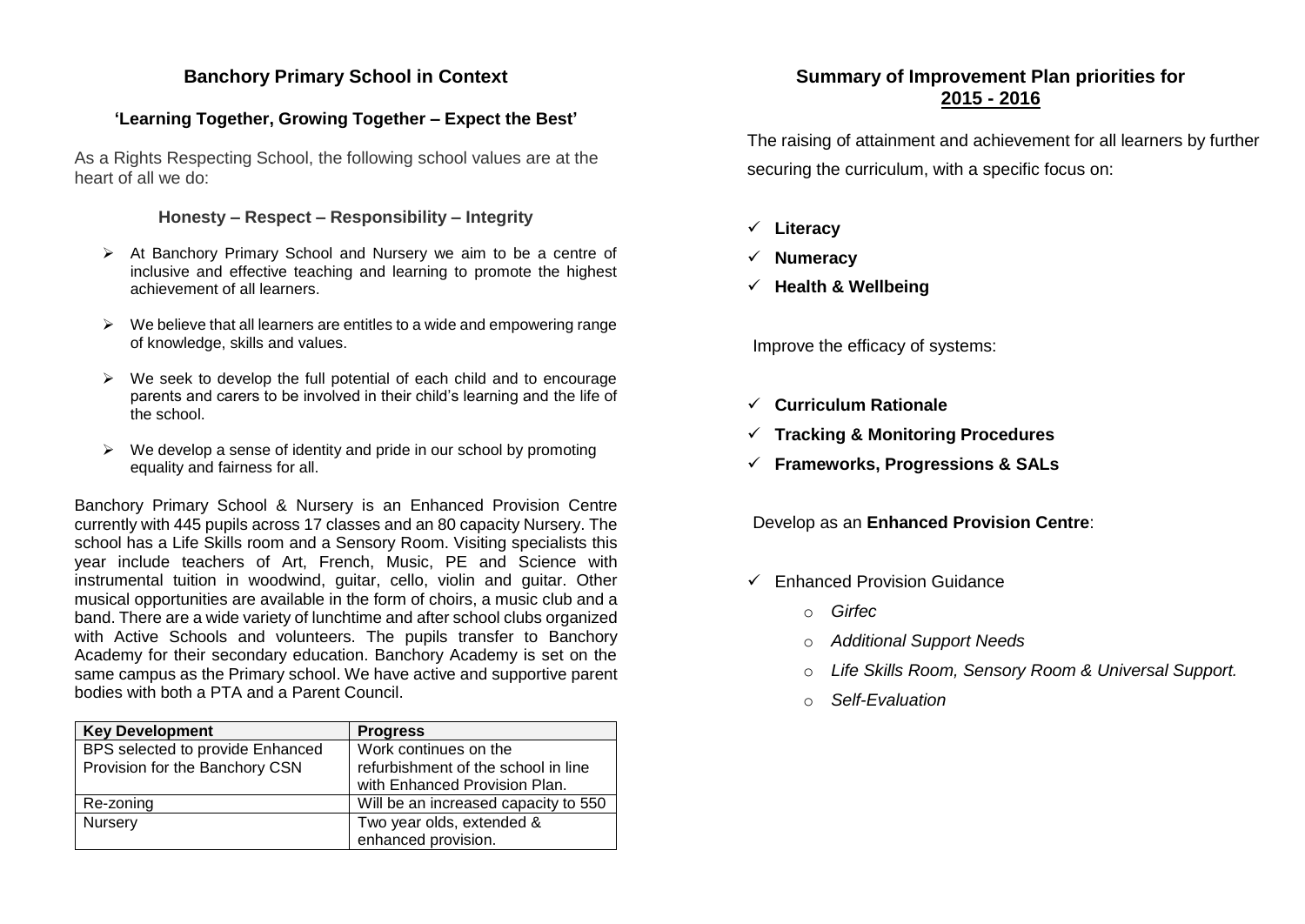**4. How do we ensure equality and inclusion and promote diversity across the school?**

**Evaluation Evaluation**

*In arriving at these evaluations, we considered the following evidence:*

- $\checkmark$  Fnhanced Provision
- $\checkmark$  Rights Respecting School
- $\checkmark$  School Values
- $\checkmark$  Pupil Council/PTA
- $\checkmark$  Regular School Bulletins
- $\checkmark$  Survey Monkey Results

#### *Our key strengths in this area are:*

- $\checkmark$  Pastoral Care, Extended Provision & Enhanced Provision
- $\checkmark$  Communication with parents and external agencies
- $\checkmark$  Pupils' views are represented by Pupil Council
- $\checkmark$  Varied programme of in and after school clubs
- $\checkmark$  P6/7 pupils support and encourage the wellbeing of all children, by promoting an inclusive culture at break and lunchtimes through participation in our Red & Yellow Bander schemes
- $\checkmark$  P7 pupils are trained in the Young Leaders' Positive Playgrounds programmes
- $\checkmark$  Responsible pupils
- $\checkmark$  Celebrating diversity

#### *We have identified the following as priorities for improvement in this area:*

- $\checkmark$  Review of equality and inclusion within the school
- $\checkmark$  Continued good relationships with external partners
- $\checkmark$  Restorative behavior approaches to be further implemented
- $\checkmark$  Rights Respecting Group to be more focused
- *Evaluation Key – 6. Excellent -outstanding, sector-leading 5. very good - major strengths* 
	- *4. Good - important strengths with some areas for improvement*
	- *3. Satisfactory - strengths just outweigh weaknesses*
	- *2. Weak - important weaknesses 1. Unsatisfactory - major weaknesses*

**1. How well do our children learn and achieve?**

**QI 5.6 Equality and Fairness** 4 **QI 1.1 Improvements in Performance** 4

#### **QI 2.1 Learner's Experiences** 4

*In arriving at these evaluations, we considered the following evidence:*

- **Tracking achievement**: standardised AfE ePIPS and INCAS as a form of standardized assessment has shown that some of our pupils are high achievers and need to be extended
- $\checkmark$  The high number of pupils who have experienced success in a variety of creative and sporting endeavours
- $\checkmark$  Pupils who are motivated and eager participants in their learning and who feel listened to

#### *Our key strengths in this area are:*

- $\checkmark$  Pupils taking more responsibility for their learning
- **A strong ethos of recognizing achievement**
	- o 'House Points' and 'Celebrating Success'
	- o Pupil artwork exhibited and celebrated in Space2Create
	- o Pupil Volunteering Programme
	- o Pupils compete regularly in a range of community, area and national competitions.
- **Sharing learning and achievements**:
	- o Assemblies
	- o 'Soft Starts or Drop-ins'
	- o 'Learning Conversations'
	- o interdisciplinary open afternoons
- **Fund raising** whole school and community involvement

*We have identified the following as priorities for improvement in this area:*

- $\checkmark$  Expansion of House System to encourage pride in our school
- $\checkmark$  Standardize tracking procedures for Literacy & Numeracy across school.
- $\checkmark$  Consistency of learning and teaching experiences through the school
- $\checkmark$  Track and monitor pupil attainment using SEEMIS
- $\checkmark$  Ensure pace and challenge is at an appropriate level
- *Evaluation Key – 6. Excellent -outstanding, sector-leading 5. very good - major strengths* 
	- *4. Good - important strengths with some areas for improvement*
	- *3. Satisfactory - strengths just outweigh weaknesses*
	- *2. Weak - important weaknesses 1. Unsatisfactory - major weaknesses*